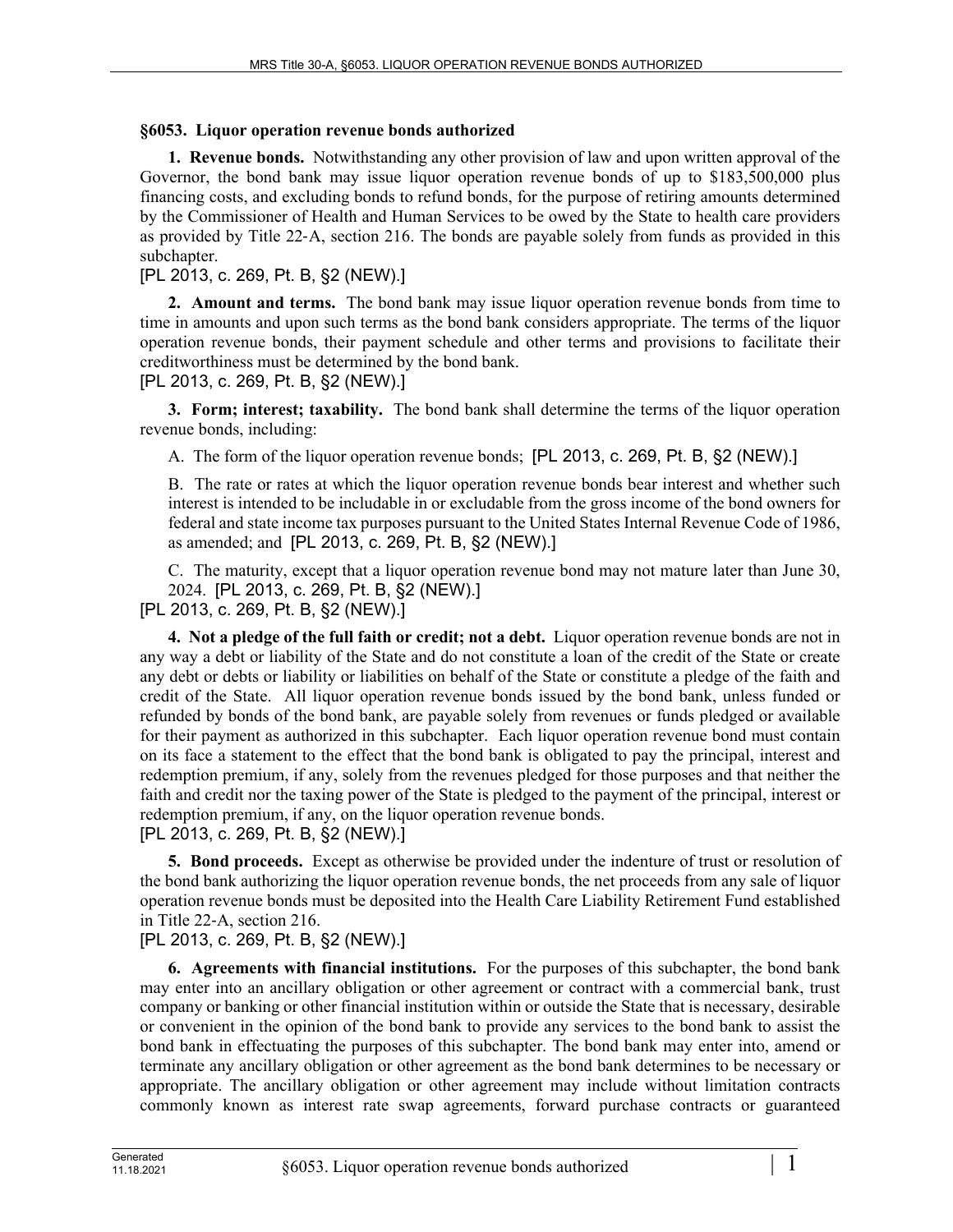investment contracts and futures or contracts providing for payments based on levels of, or changes in, interest rates. These contracts may be entered into by the bond bank in connection with or incidental to entering into or maintaining any agreement that secures liquor operation revenue bonds issued under this subchapter or any investment or contract providing for investment of reserves or similar facility guaranteeing an investment rate for a period of years not to exceed the underlying terms of the liquor operation revenue bonds. The determination by the bond bank that an ancillary obligation or other agreement or the amendment or termination of an ancillary obligation or other agreement is necessary or appropriate as provided in this section is conclusive. An ancillary obligation or other agreement may contain provisions regarding payment, security, default, remedy, termination and payments and other terms and conditions as determined by the bond bank, after giving due consideration to the creditworthiness of the counterparty or other obligated party, including any rating by any nationally recognized rating agency, and to any other criteria as may be appropriate.

A liquor operation revenue bond or any ancillary obligation or other agreement made pursuant to this subsection may contain a recital that it is issued or executed, respectively, pursuant to this subchapter. The recital is conclusive evidence of the validity of the liquor operation revenue bond or ancillary obligation or other agreement and of the regularity of the proceedings relating to them. [PL 2013, c. 269, Pt. B, §2 (NEW).]

**7. Remedies of holders of bonds.** If the bond bank defaults in the payment of principal of or interest on any issue of liquor operation revenue bonds after the principal and interest become due, whether at maturity or upon call for redemption or otherwise, and that default continues for a period of 30 days, or if the bond bank fails or refuses to comply with this subchapter or defaults in an agreement made with the holders of an issue of liquor operation revenue bonds, the holders of 25% in aggregate principal amount of liquor operation revenue bonds then outstanding, by instrument or instruments filed in the office of the clerk of courts of Kennebec County and proved or acknowledged in the same manner as a deed to be recorded, may appoint a trustee to represent the bondholders. The trustee, in the trustee's own name, by mandamus or other suit, action or proceeding at law or in equity, shall enforce all rights of the bondholders or holders of the ancillary obligations or other agreements and require the bond bank to carry out any other agreements with the bondholders or holders of such ancillary obligations or other agreements and to perform the bond bank's duties required under this subchapter, as long as the bonds are limited revenue obligations. An obligation to make debt service payments does not constitute a debt or liability of the State or any political subdivision of the State within the meaning of any constitutional or statutory limitation, or a loan of the credit of the State, or a pledge of the faith and credit of the State or any political subdivision of the State, and the State has no legal obligation to appropriate money for those payments or other such obligations. Payments of the principal of, redemption premium, if any, and interest on the liquor operation revenue bonds must be made solely from amounts derived from the fund or as otherwise authorized by this subchapter. Neither the faith and credit nor the taxing power of the State or of any political subdivision of the State is pledged to the payment of the principal of, redemption premium for, if any, or interest on the liquor operation revenue bonds. [PL 2013, c. 269, Pt. B, §2 (NEW).]

**8. State authorized to enter into contracts.** The State, including any department, commission, agency or other instrumentality of the State, is authorized to enter into an agreement, contract or other arrangement with the bond bank in connection with the issuance of liquor operation revenue bonds. [PL 2013, c. 269, Pt. B, §2 (NEW).]

**9. Reserve fund for liquor operation revenue bonds.** The bond bank may establish a capital reserve fund for the benefit of holders of liquor operation revenue bonds subject to the provisions of section 6006, subsection 5.

[PL 2013, c. 269, Pt. B, §2 (NEW).]

**10. Agreement of the State.** The bond bank is authorized to include the following statement in its liquor operation revenue bonds or contracts or ancillary obligations: "The State hereby pledges to